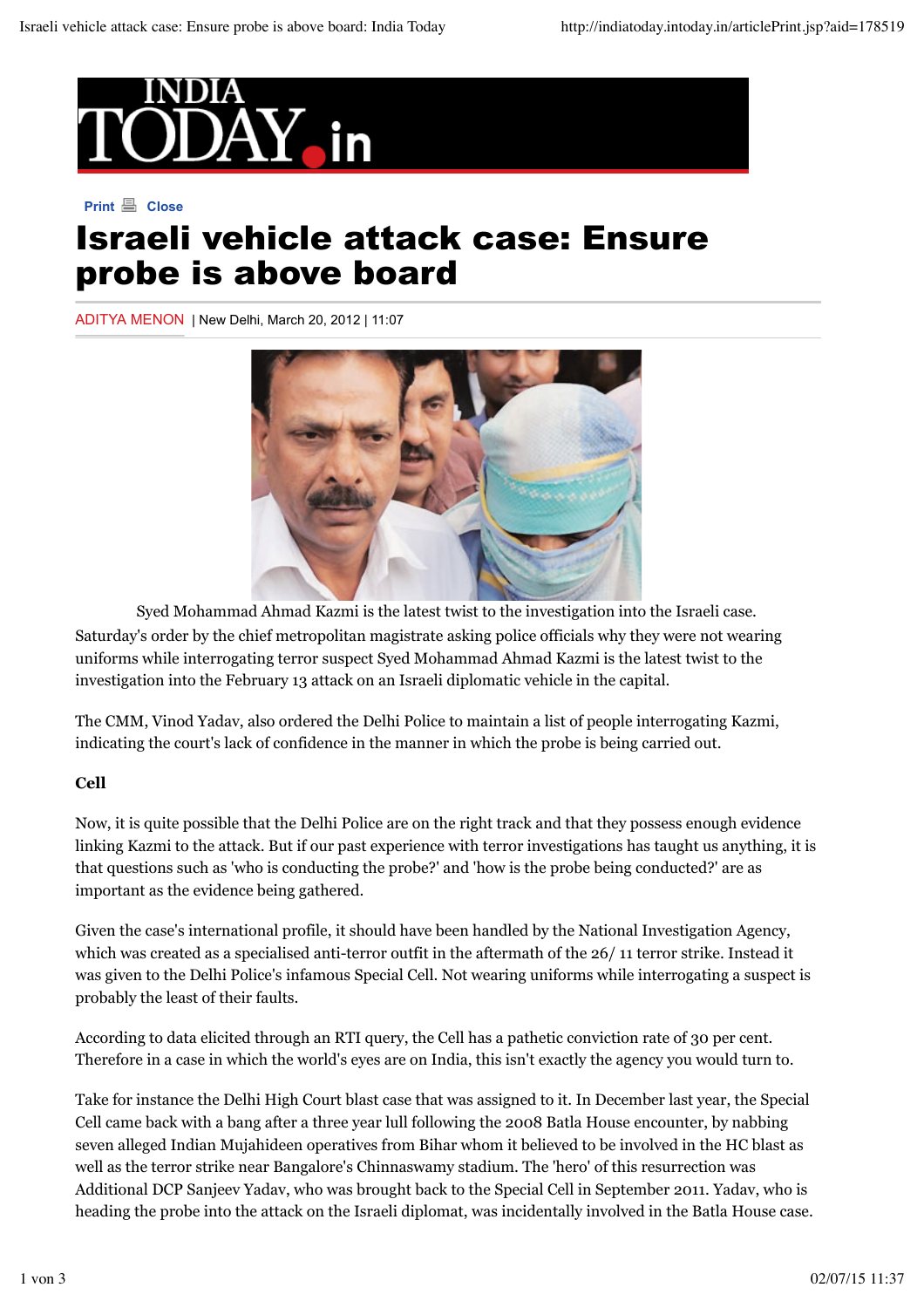However, the Cell's claims on the HC blast were belied when the NIA filed its chargesheet in the case last month, with none of the men from Bihar figuring in it.

The uneven track record of Additional DCP Sanjeev Yadav goes beyond his involvement in the controversial Batla House encounter. In January this year, the National Human Rights Commission indicted Yadav and his team for killing five 'notorious gangsters' from Meerut in a fake encounter in the Khajuri Khas area of Northeast Delhi in 2006. Early last year, Yadav, then ACP Mehrauli, was transferred after a vigilance inquiry found that the police in the area were hand-in-glove with the oil mafia.

#### **Actors**

Assisting Yadav in the arrest of Kazmi, as well as the Bihar raids, were Inspectors Lalit Mohan Negi and Hriday Bhushan. An integral part of deceased ACP Rajbir Singh's team which also included Mohan Chand Sharma, who was killed in the Batla House encounter, the two have gained notoriety for being encounter specialists, in other words, trigger happy.

Negi and Bhushan also got embroiled in two mix-ups involving their informers. The first came to light in 2007, when the CBI found Special Cell officer Ravinder Tyagi and three of his colleagues guilty of framing two police informers as Al-Badr militants. The CBI noted that the guilty policemen, in order to nab the duo, posed as Negi and Bhushan, who were in touch with the informers. The second instance occurred in January this year when another of their informers, Naquee Ahmed, was held by the Maharashtra ATS in connection with the 13/ 7 Mumbai blast.

Even DCP (Crime) Ashok Chand, to board whom Yadav reports, doesn't have an unblemished record. He was leading the probe into the Parliament attack case, which will be remembered as much for the ghastly attack on the symbol of Indian democracy, as the wrongful incarceration of Delhi University lecturer SAR Geelani. Inspectors Negi and Bhushan were part of Chand's team. Incidentally, Chand - who headed the Special Cell from 1998- 2005 - was also involved in framing journalist Iftikhar Gilani in 2002. Needless to say this has provided Kazmi's supporters enough ammunition to draw comparisons between the two cases. The manner in which they have gone about the probe so far doesn't inspire confidence either.

## **Kazmi**

Take for instance the timing of Kazmi's arrest. The journalist was picked up from the India Islamic Cultural Centre a little before noon on March 6. But the recorded time and place of arrest is 8.30 pm at his residence in BK Dutt Colony. The distance between the two places is about 2.5 km, which would not take nine hours to cover even if the policemen decided to crawl on the road. Where was Kazmi taken for those nine hours?

What followed the arrest was a predictable tale of police opaqueness accompanied by selective leaks to sections of the media, a routine that was perfected during the Parliament attack probe.

Consider this. On March 10, a leading daily quoted a nameless 'senior police officer' as having asserted that Kazmi's name figured in the call list of Saied Moradi, one of the 'Bangkok bombers'. This was contradicted the very next day by another daily, which cited a 'source in the agencies conducting the probe' as saying that Kazmi's name did not figure in the bomber's call list. Since Special Cell officers have a history of posing as one another to frame people, anonymous statements contradicting each other do not come as a surprise. However, the tactic of selective leaks worked wonders. When Kazmi was presented at the Tis Hazari court on March 7, a reporter asked Sanjeev Yadav, "Iss gaddaar ka kya hoga? (What's going to happen to this traitor?)" And the trial has not even begun.

However, those chanting 'Free Kazmi' are treading the same path by taking his innocence as a foregone conclusion. Just as the dubious background of the Special Cell officers does not by itself mean that they are lying, Kazmi's impeccable credentials as a journalist do not necessarily imply that he couldn't have had